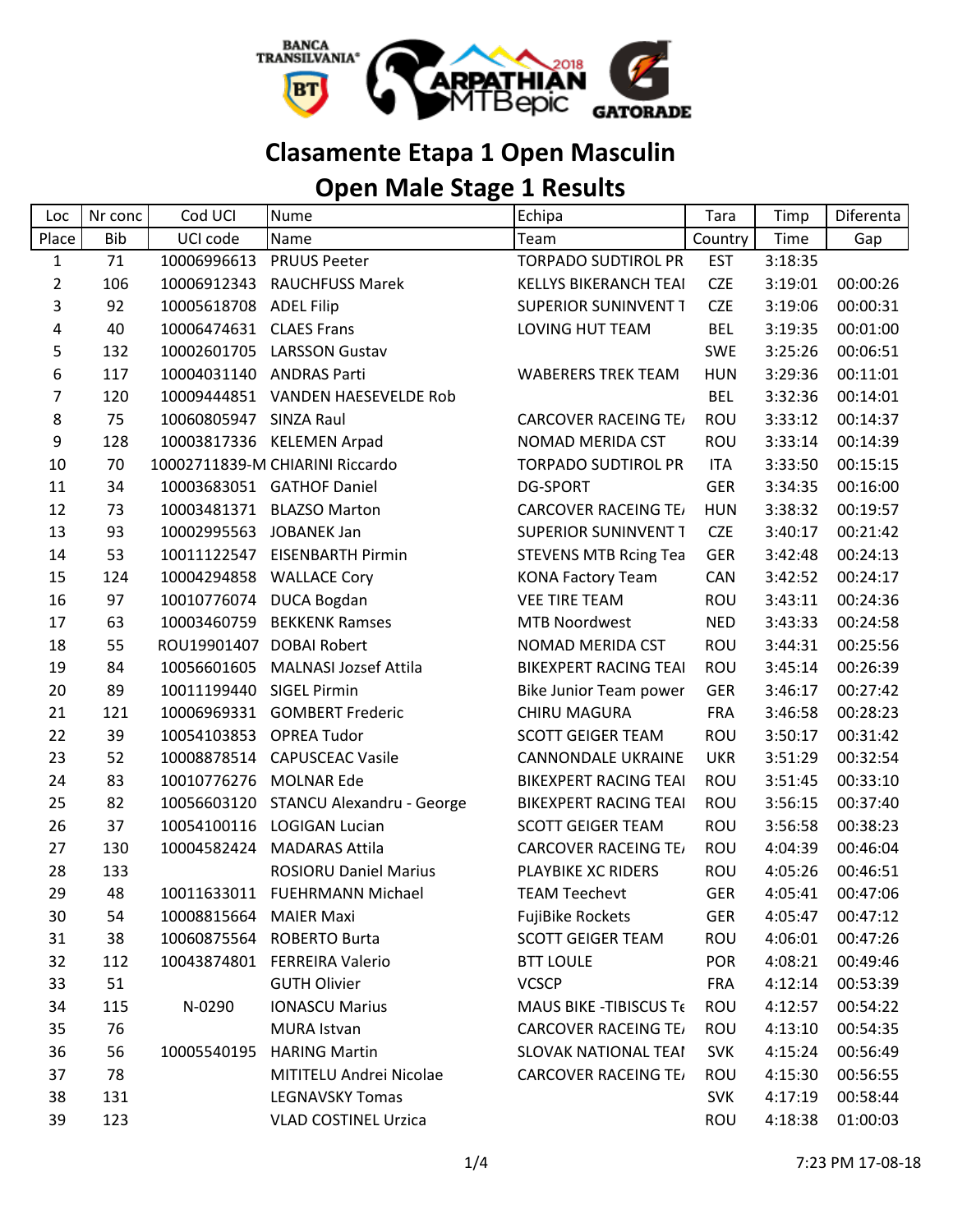

| 40 | 87  |             | PARASCHIVU Sergiu          | <b>CARCOVER RACEING TE/</b>  | <b>ROU</b> | 4:21:14 | 01:02:39 |
|----|-----|-------------|----------------------------|------------------------------|------------|---------|----------|
| 41 | 29  |             | <b>GAMITO Vitor</b>        | <b>GOLDNUTRITION</b>         | <b>POR</b> | 4:22:02 | 01:03:27 |
| 42 | 26  |             | JIDOVU Cristian            | <b>CS TIBISCUS</b>           | ROU        | 4:22:58 | 01:04:23 |
| 43 | 19  |             | SOBENNICOV Andrei          | MTB.MD                       | ROU        | 4:23:22 | 01:04:47 |
| 44 | 81  | 10009337444 | <b>KURTY Jakub</b>         | <b>SLOVAK NATIONAL TEAI</b>  | <b>SVK</b> | 4:24:31 | 01:05:56 |
| 45 | 18  |             | <b>APRODU Petru</b>        | MTB.MD                       | ROU        | 4:27:07 | 01:08:32 |
| 46 | 127 |             | <b>DIACONESCU Radu</b>     |                              | ROU        | 4:27:15 | 01:08:40 |
| 47 | 98  |             | <b>LEHACI Daniel</b>       | MCV CLUB VEJLE DENM.         | ROU        | 4:27:27 | 01:08:52 |
| 48 | 50  | 10008815765 | <b>HARTMANN Jakob</b>      | German Technology Rac        | <b>GER</b> | 4:27:38 | 01:09:03 |
| 49 | 99  |             | <b>KOLOMEETS Anatoly</b>   |                              | <b>RUS</b> | 4:28:44 | 01:10:09 |
| 50 | 12  |             | <b>SIMION Sabin</b>        | <b>HPM IASI</b>              | ROU        | 4:31:20 | 01:12:45 |
| 51 | 16  |             | <b>VALLEE Rene</b>         | <b>LA FORESTIERE</b>         | <b>FRA</b> | 4:32:34 | 01:13:59 |
| 52 | 77  |             | <b>KECSKES David</b>       | <b>CARCOVER RACEING TE/</b>  | <b>ROU</b> | 4:33:26 | 01:14:51 |
| 53 | 8   |             | PREDA Razvan               | <b>MPM PROMOUNTAIN</b>       | ROU        | 4:34:13 | 01:15:38 |
| 54 | 66  |             | CATOIU Andrei              | <b>XC RIDERS</b>             | ROU        | 4:35:24 | 01:16:49 |
| 55 | 15  |             | <b>CIUMER Maxim</b>        | MTB.MD                       | ROU        | 4:36:10 | 01:17:35 |
| 56 | 10  |             | CIOBANIUC Ciprian          |                              | <b>ESP</b> | 4:38:04 | 01:19:29 |
| 57 | 103 |             | ZANARDI Aldo               | <b>TORPADO SUDTIROL PR</b>   | <b>ITA</b> | 4:39:18 | 01:20:43 |
| 58 | 22  |             | <b>MUNTEAN Paul</b>        | <b>ACS VELOCITAS</b>         | ROU        | 4:39:31 | 01:20:56 |
| 59 | 32  |             | SNOBEL Zdenek              | <b>BIKOMATIC</b>             | <b>CZE</b> | 4:42:05 | 01:23:30 |
| 60 | 17  |             | PAL Bogdan Sebastian       | MTB RACING EAGLE             | ROU        | 4:43:54 | 01:25:19 |
| 61 | 88  |             | <b>SASU Robert</b>         | <b>SCOTT GEIGER TEAM</b>     | ROU        | 4:44:59 | 01:26:24 |
| 62 | 58  |             | JIPA Razvan - Andrei       | <b>EVERGREEN BIKING TEA</b>  | ROU        | 4:45:54 | 01:27:19 |
| 63 | 100 |             | <b>RYABININ Petr</b>       |                              | <b>RUS</b> | 4:46:19 | 01:27:44 |
| 64 | 113 | 10063375538 | <b>DUMITRESCU Gerhard</b>  | SPORTGURU RACING TE          | ROU        | 4:46:22 | 01:27:47 |
| 65 | 42  |             | <b>COMYN Hans</b>          | <b>BIKEXPERT RACING TEAI</b> | <b>BEL</b> | 4:53:47 | 01:35:12 |
| 66 | 11  |             | <b>CATALIN Maxim</b>       | <b>EVERGREEN BIKING TEA</b>  | ROU        | 4:55:26 | 01:36:51 |
| 67 | 85  |             | SEMERAD Ondrej             | <b>VELO</b>                  | <b>CZE</b> | 4:55:40 | 01:37:05 |
| 68 | 86  |             | <b>GREC Georgian</b>       |                              | ROU        | 4:55:54 | 01:37:19 |
| 69 | 101 |             | <b>GLAJZA Robert</b>       | CK BANSRA BYSTRICA           | <b>SVK</b> | 4:57:31 | 01:38:56 |
| 70 | 60  |             | <b>SANDU Marc</b>          |                              | ROU        | 5:00:42 | 01:42:07 |
| 71 | 35  |             | <b>DUDEK Bo Kamp</b>       | BG-BIKE / WTB / ROOBA        | <b>DEN</b> | 5:04:37 | 01:46:02 |
| 72 | 118 |             | <b>VALENTIN lancu</b>      | <b>BIKEXPERT RACING TEAI</b> | ROU        | 5:06:57 | 01:48:22 |
| 73 | 28  |             | <b>NAGY Tiberiu</b>        | <b>VELOCITAS</b>             | ROU        | 5:08:14 | 01:49:39 |
| 74 | 129 |             | <b>CANTOR Ilya</b>         | <b>TRIFORECE</b>             | <b>USA</b> | 5:08:49 | 01:50:14 |
| 75 | 13  |             | <b>MLOTEK Dariusz</b>      | <b>SGR SPECIALIZED</b>       | POL        | 5:08:53 | 01:50:18 |
| 76 | 94  |             | <b>NEAGA Lucian</b>        | <b>VELOX CYCLING TEAM</b>    | ROU        | 5:10:32 | 01:51:57 |
| 77 | 30  |             | <b>MANASTIREANU George</b> | Sportul Pentru Tine          | ROU        | 5:11:01 | 01:52:26 |
| 78 | 47  |             | <b>HEGGLIN Kurt</b>        |                              | SUI        | 5:12:05 | 01:53:30 |
| 79 | 23  |             | <b>COCIUBA Teofil</b>      | SPORT COMPETITION            | ROU        | 5:13:45 | 01:55:10 |
| 80 | 80  |             | <b>GHEDUZZI Ulisse</b>     | <b>SCOTT GEIGER TEAM</b>     | ITA        | 5:13:45 | 01:55:10 |
| 81 | 5   |             | <b>DRAGAN Oliver</b>       | <b>EXPLORER BIKE TEAM</b>    | ROU        | 5:20:49 | 02:02:14 |
| 82 | 49  |             | <b>TEBEICA Tiberiu</b>     | <b>BIKEXPERT RACING TEAI</b> | ROU        | 5:22:42 | 02:04:07 |
| 83 | 74  |             | <b>STELLA David</b>        | <b>VELO</b>                  | <b>CZE</b> | 5:24:41 | 02:06:06 |
|    |     |             |                            |                              |            |         |          |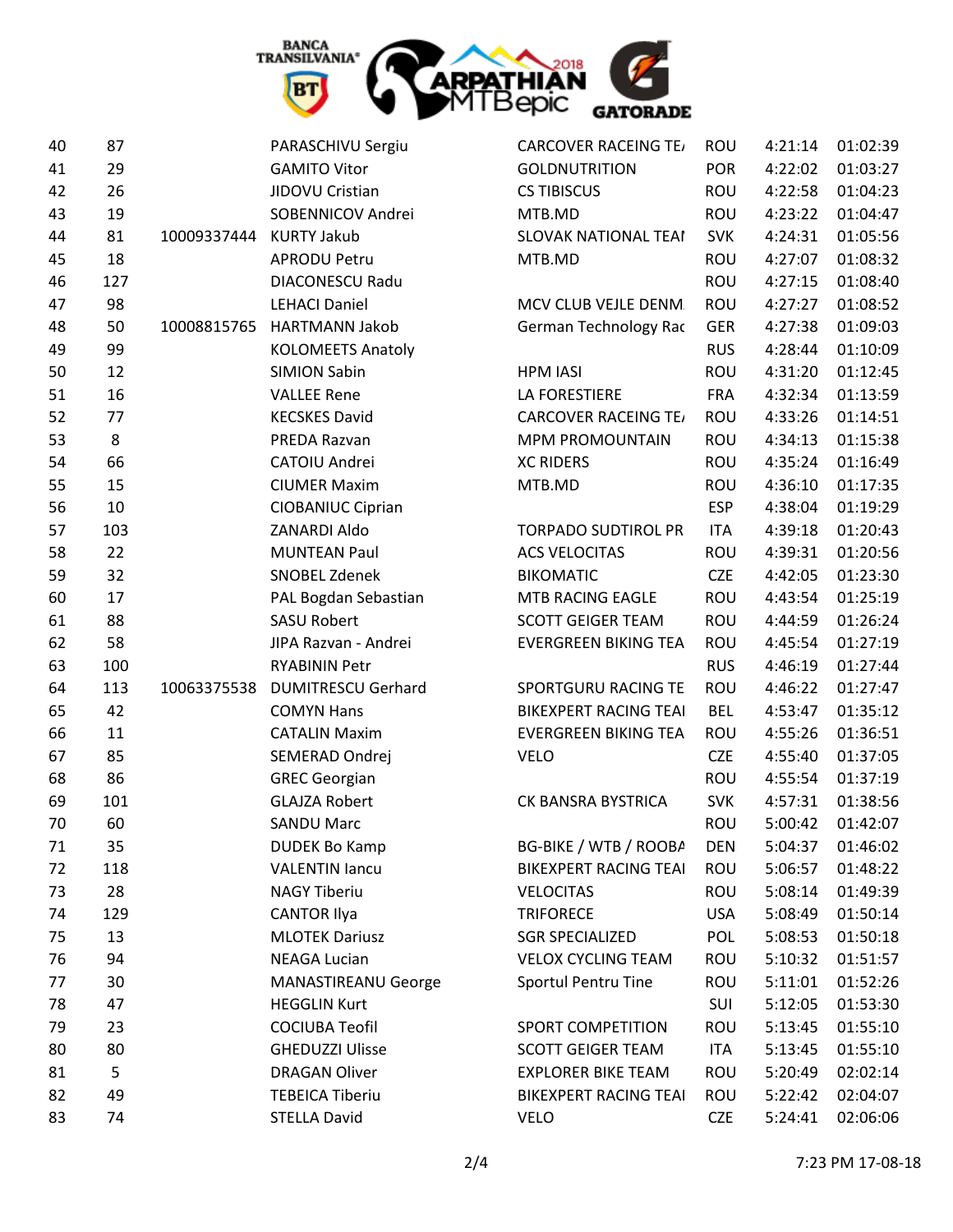

| 84  | 69             |             | <b>JUNCU Victor</b>             | LAPMOL MTB TEAM              | <b>ROU</b> | 5:29:10 | 02:10:35 |
|-----|----------------|-------------|---------------------------------|------------------------------|------------|---------|----------|
| 85  | 7              |             | <b>ALEXANDRU Stefan Nicolae</b> | <b>MTB RACING EAGLE</b>      | ROU        | 5:35:17 | 02:16:42 |
| 86  | 64             |             | <b>CAMPIAN Horatiu - Alin</b>   | FREERIDER.RO                 | ROU        | 5:45:36 | 02:27:01 |
| 87  | 104            |             | DOBSOVIC Vojtech                | KELLYS BIKERANCH TEAI        | <b>CZE</b> | 6:03:18 | 02:44:43 |
| 88  | $\overline{2}$ |             | <b>LAZAR Mihai</b>              |                              | <b>ROU</b> | 6:06:47 | 02:48:12 |
| 89  | 65             |             | <b>IORDAN Constantin</b>        |                              | <b>ROU</b> | 6:11:45 | 02:53:10 |
| 90  | 95             |             | <b>OLARU Mircea</b>             |                              | ROU        | 6:13:01 | 02:54:26 |
| 91  | 6              |             | ROBU Andrei                     |                              | <b>ROU</b> | 6:15:03 | 02:56:28 |
| 92  | 90             |             | SANDU Mugurel                   | <b>SCOTT GEIGER TEAM</b>     | ROU        | 6:18:42 | 03:00:07 |
| 93  | 116            |             | <b>GOLDRING Jeno</b>            | MESTERBIKE575 TEAM           | <b>HUN</b> | 6:28:13 | 03:09:38 |
| 94  | 20             |             | <b>GERGELY Juhasz</b>           | <b>EJETEJO VSE</b>           | <b>HUN</b> | 6:28:16 | 03:09:41 |
| 95  | 9              |             | PARCATA Daniel - Bogdan         |                              | <b>ROU</b> | 6:31:20 | 03:12:45 |
| 96  | 105            |             | <b>MIRCEA Florescu</b>          | <b>BIKEXPERT RACING TEAI</b> | <b>ROU</b> | 6:39:40 | 03:21:05 |
| 97  | $\mathbf{1}$   |             | <b>GAVRILA Doru</b>             |                              | <b>ROU</b> | 6:40:10 | 03:21:35 |
| 98  | 119            | 10084155362 | <b>DJANGLISTIC Maxim</b>        |                              | ROU        | 6:52:19 | 03:33:44 |
| 99  | 108            |             | <b>SPORIS Augustin</b>          |                              | <b>ROU</b> | 7:01:26 | 03:42:51 |
| 100 | 33             |             | <b>SMOCHINA Cristian</b>        |                              | <b>ROU</b> | 7:05:36 | 03:47:01 |
| 101 | 24             |             | FORD Jeffrey                    |                              | <b>ROU</b> | 7:21:38 | 04:03:03 |
| 102 | 67             |             | <b>COSAC Vasile</b>             |                              | <b>ROU</b> | 7:30:21 | 04:11:46 |
| 103 | 114            |             | <b>MANOLESCU Rares</b>          | <b>GIANT RACING TEAM</b>     | ROU        | 7:39:55 | 04:21:20 |
| 104 | 107            |             | <b>ZOLTAN Fogarasi</b>          | <b>GARAGE RACING</b>         | ROU        | 8:25:27 | 05:06:52 |
| 105 | 57             |             | <b>AMZULESCU Marius</b>         | <b>BIKEXPERT RACING TEAI</b> | <b>ROU</b> | 8:40:53 | 05:22:18 |
| 106 | 68             |             | <b>CHIOSEAUA Cristian</b>       |                              | ROU        | 8:41:40 | 05:23:05 |
| 107 | 25             |             | SHORT John                      |                              | <b>GBR</b> | 8:44:25 | 05:25:50 |